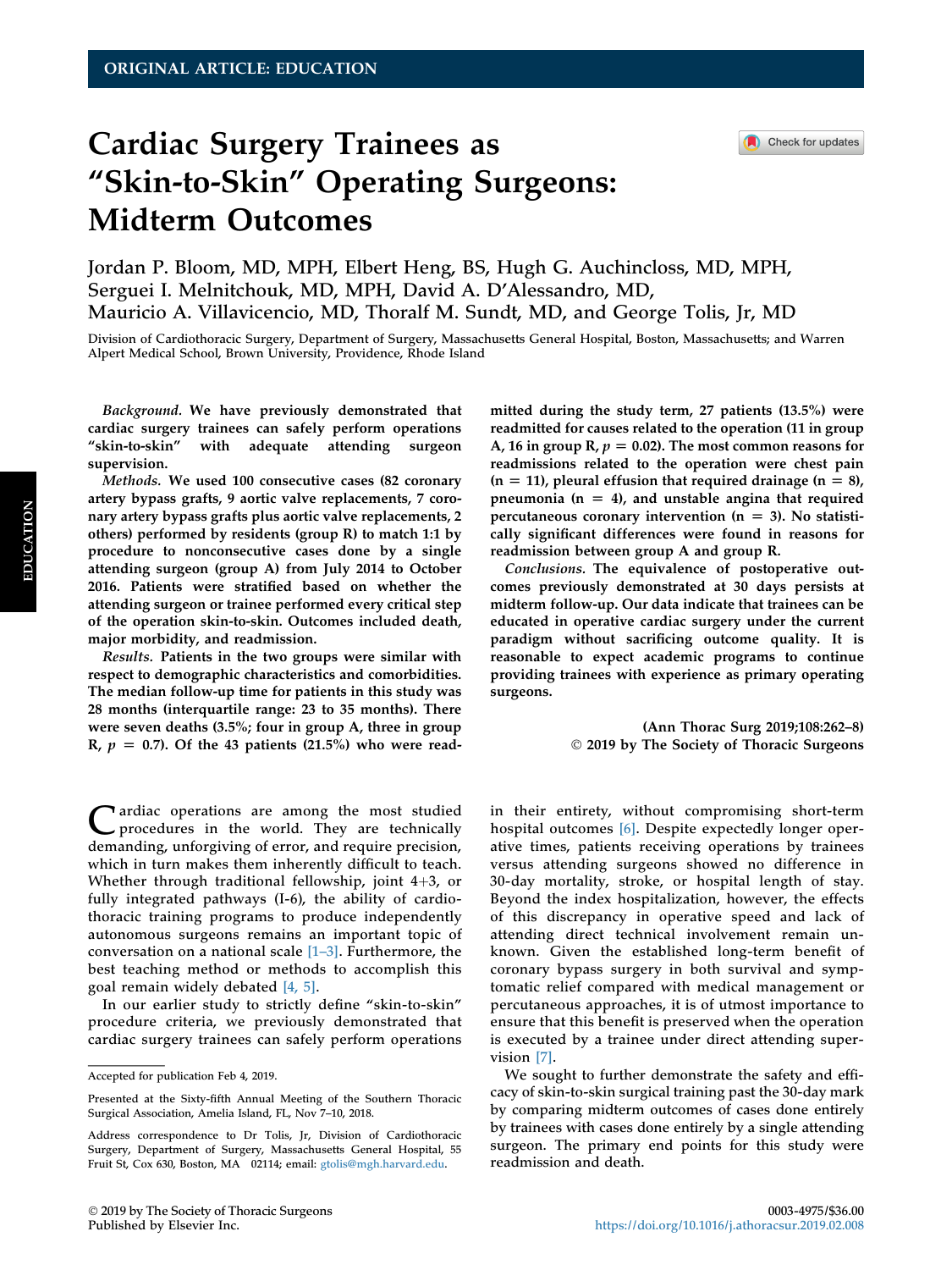## Patients and Methods

This study was approved by the Partners Human Research Committee's Institutional Review Board for human research to meet ethical and legal requirements. The methods for the original study were published elsewhere [\[6\].](#page-5-0) From July 2014 to December 2016, Dr Tolis completed a total of 642 pump cases as either teaching or primary surgeon. A prospective longitudinal database was created to capture comprehensive data for all patients undergoing cardiac operations by Dr Tolis at our institution. Consecutive cases done skin-to-skin by the resident surgeon (group R) during the study period with attending supervision were matched 1:1 by specific operative procedure with cases done skin-to-skin by the same attending surgeon (group A). Matched cases were analyzed for differences in outcomes, and all cases were performed at the Massachusetts General Hospital main campus. The case mix is shown in Table 1.

## Training

The cardiothoracic training program at Massachusetts General Hospital consists of rotating general surgery residents,  $4+3$  integrated and full-time cardiothoracic residents who have completed general surgery training. All cases done skin-to-skin by resident surgeons were done so by the eight full-time cardiothoracic residents who rotated with Dr Tolis during the study period. Before being allowed to perform an operation skin-to-skin, the residents displayed competency in performing each individual step of the operation during the earlier part of their training (eg, opening, harvesting conduits, cannulating, constructing distal and proximal anastomoses). Our training method uses the apprenticeship model, wherein each trainee spends three consecutive months with a single attending surgeon.

# Definitions

Cases were considered skin-to-skin if the operating surgeon, attending, or resident completed each of the following steps of the operation from the right side of the operating table.

Table 1. Case Mix of Operations Performed Skin-to-Skin by the Attending Surgeon or the Resident Surgeons

| Procedure           | Attending Surgeon<br>$(n = 100)$ | <b>Resident Surgeons</b><br>$(n = 100)$ |  |
|---------------------|----------------------------------|-----------------------------------------|--|
| <b>CABG</b>         |                                  |                                         |  |
| $\times$ 2          | 34                               | 34                                      |  |
| $\times$ 3          | 34                               | 34                                      |  |
| $\times$ 4          | 10                               | 10                                      |  |
| $\times$ 5          | 4                                | 4                                       |  |
| <b>AVR</b>          | 10                               | 10                                      |  |
| <b>AVR/CABG</b>     | 7                                | 7                                       |  |
| MVR/CABG $\times$ 3 | 1                                | 1                                       |  |
|                     |                                  |                                         |  |

Values are n.

 $AVR =$  aortic valve replacement; CABG = coronary artery bypass graft:  $MVR =$  mitral valve replacement.  $MVR =$  mitral valve replacement.

#### COMMON STEPS.

- 1. Opening of skin, soft tissues, sternum, and pericardium
- 2. Cannulation for cardiopulmonary bypass (CPB)
- 3. Placement of aortic cross-clamp (ACC)
- 4. Completion of the procedure specific steps (in sections below)
- 5. Decannulation and separation from CPB
- 6. Achieving hemostasis and closure of sternum, soft tissues, and skin

SPECIFIC STEPS FOR CORONARY ARTERY BYPASS GRAFT.

- 1. Harvesting the arterial conduit or conduits
- 2. Identification, dissection, and opening of coronary arteries
- 3. Completion of both proximal and distal anastomoses for every bypass graft

SPECIFIC STEPS FOR AORTIC VALVE REPLACEMENT/MITRAL VALVE REPLACEMENT.

- 1. Performing the aortotomy/atriotomy
- 2. Resection/reconstruction of native valve
- 3. Placing every annular suture
- 4. Tying every knot
- 5. Closing the aortotomy/atriotomy

If the attending surgeon had to intervene and complete any of these steps, the case was excluded from our analysis. Several cases were intended to be resident cases but were converted to mixed (attending and resident cases) because the attending surgeon had to intervene at some point during the operation. Typical reasons that this scenario would occur were (1) dense pericardial adhesions that made cannulation and identification of coronary arteries difficult, (2) excess annular calcium in a mitral or aortic valve procedure that necessitated attending involvement, (3) leaking of a distal or proximal anastomosis that required takedown of the anastomosis and reconstruction, or (4) distorted anatomy of the heart and great vessels that made it technically difficult to perform a standard cannulation. None of the "mixed" cases described above are included in our present study, and our original data do not reveal any complications from these cases (eg, death, stroke, wound infection) that we could directly attribute to attending conversion.

## Statistical Analysis

All statistical analysis was performed with Stata/SE 12.1 (StataCorp, LP, College Station, TX). Continuous data, which were normally distributed, were expressed as means with SDs, and nonnormally distributed data were expressed as medians with interquartile ranges (IQRs). Categorical data were expressed as numbers and percentages. Student's t test and Wilcoxon rank sum tests were used when appropriate for continuous variables, and the  $\chi^2$  test was used when appropriate for categoric variables. Analysis of variance testing was used to analyze the between-group differences. All tests were performed in a two-sided fashion. Normality of data was assessed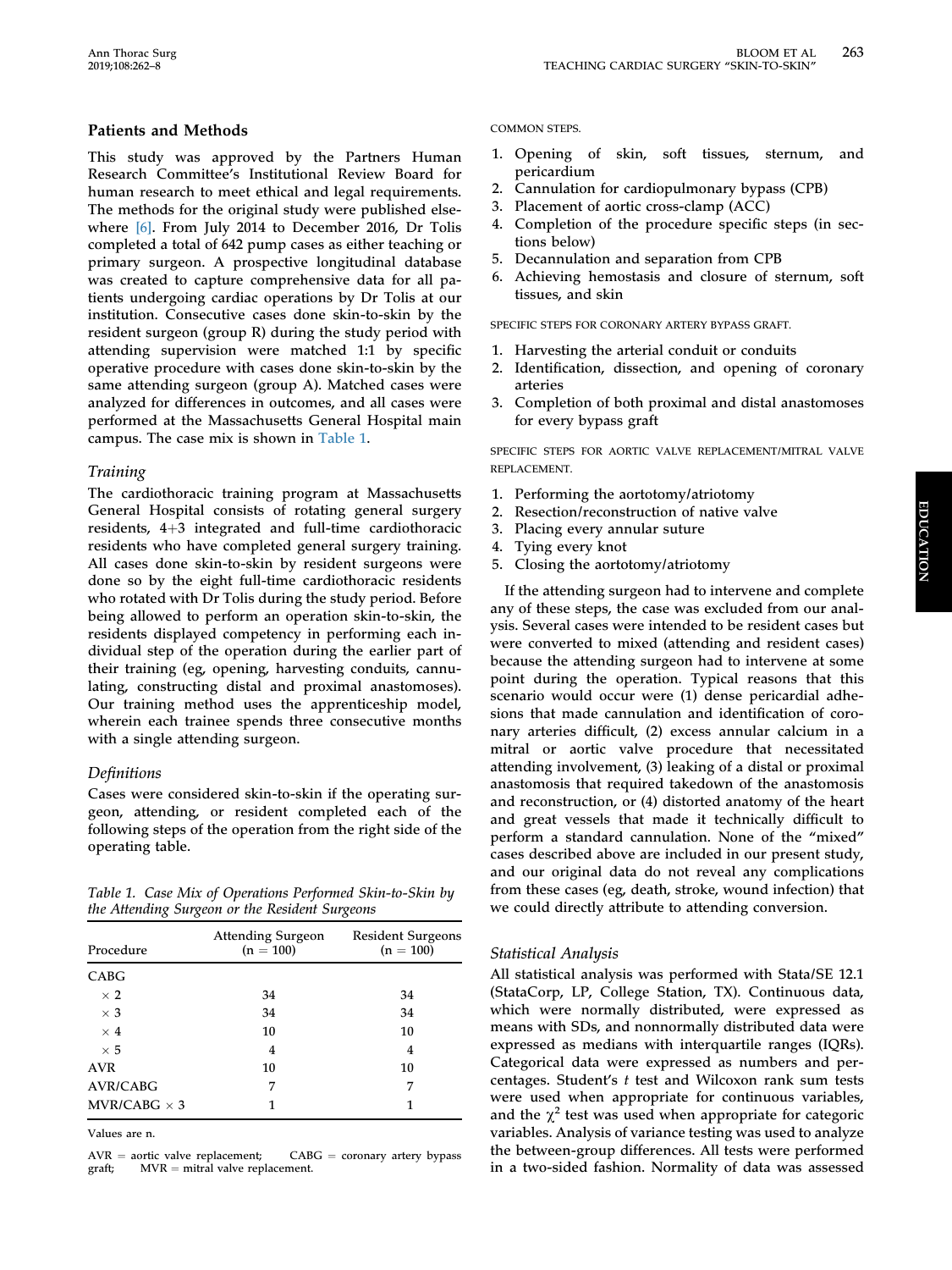with the use of histograms, skewness, kurtosis, and the Shapiro–Wilk test.

#### Results

Patients in the two groups were similar with respect to demographic characteristics and comorbidities (Table 2). No statistically significant differences were found in age, sex, body mass index, American Society of Anesthesiologists score, left ventricular ejection fraction, or diabetes mellitus. Patients in the attending group (group A) had higher Society of Thoracic Surgeons predicted mortality scores than patients in the resident group (group R)  $(1.55\%$  versus 1.22%,  $p = 0.04$ ). This difference was largely because of three predictors: age older than 66 years (64% versus 49%,  $p = 0.03$ ), use of intraaortic balloon pump (10% versus 4%,  $p = 0.1$ ), and case status (elective [23% versus 39%], urgent [74% versus 60%], and emergent [3% versus 1%],  $p = 0.04$ ]. Residents in group R were further along in training than residents in group A (postgraduate year [PGY] 7.2 versus 5.7,  $p < 0.001$ ). This was not surprising, given our established system of earned autonomy. [Table 3](#page-3-0) shows the case mix and operating times by PGY for cases done by the resident surgeons. Although most cases were done by the second- and third-year residents (50% and 33%, respectively), first-year residents did 17% of the skin-to-skin cases. When comparing total operative, CPB, and ACC times, only minor differences were found between PGY years. As shown in [Figure 1](#page-3-0), operations performed by the attending surgeon were significantly shorter in total operative, CPB, and ACC times than operations performed by the resident surgeons. Despite this increase in operative times, we did not find any associated outcome differences at 30-day follow-up.

The midterm outcomes data are shown in [Table 4.](#page-4-0) There were seven deaths (3.5%) in the study population with a median follow-up time of 28 months (IQR: 23 to 35 months). Four deaths occurred in the attending group, and three in the resident group ( $p = 0.7$ ). Cause of death was able to be determined for 2 patients in the resident group and three patients in the attending group. All but one death was due to unrelated causes (esophageal cancer, interstitial lung disease, sepsis from osteomyelitis, and hypoxemic respiratory failure). One patient in the attending group died from cardiogenic shock; however, on autopsy, all grafts were patent. Of the 43 patients (21.5%) who were readmitted during the study term, 27 patients (13.5%) were readmitted for causes related to the operation (11 in group A, 16 in group R,  $p = 0.3$ ). The

| Variable                                 | <b>Attending Surgeon</b><br>$(n = 100)$ | <b>Resident Surgeons</b><br>$(n = 100)$ | $p$ Value |
|------------------------------------------|-----------------------------------------|-----------------------------------------|-----------|
| Age, years                               |                                         |                                         |           |
| Mean $\pm$ SD                            | $69.2 \pm 10.4$                         | $67 \pm 9.3$                            | 0.1       |
| Range                                    | $43 - 91$                               | $47 - 89$                               |           |
| Female                                   | 20(20)                                  | 19(19)                                  | 0.9       |
| Body mass index, $\text{kg/m}^2$         |                                         |                                         |           |
| Mean $\pm$ SD                            | $28.6 \pm 5.3$                          | $29.5 \pm 5.7$                          | 0.2       |
| Range                                    | 17.3-47.1                               | $18.7 - 55.2$                           |           |
| American Society of Anesthesiology score |                                         |                                         |           |
| Median                                   | 3                                       | 3                                       | 0.7       |
| <b>IQR</b>                               | $3 - 4$                                 | $3 - 4$                                 |           |
| Ejection fraction, mL/min                | $55.9 \pm 13.9$                         | $58 \pm 12.9$                           | 0.3       |
| Diabetes mellitus                        | 30(30)                                  | 39 (39)                                 | 0.2       |
| STS predicted mortality, %               |                                         |                                         |           |
| Median                                   | 1.55                                    | 1.22                                    | 0.04      |
| IQR                                      | $0.9 - 3.2$                             | $0.5 - 2.2$                             |           |
| Intraaortic balloon pump                 | 10(10)                                  | 4(4)                                    | 0.1       |
| Inserted preoperatively                  | 9(90)                                   | 1(25)                                   | 0.02      |
| Inserted intraoperatively                | 1(10)                                   | 3(75)                                   | 0.02      |
| Inserted postoperatively                 | 0                                       | $\bf{0}$                                |           |
| Age > 66 years                           | 64 (64)                                 | 49 (49)                                 | 0.03      |
| Case status                              |                                         |                                         |           |
| Elective                                 | 23(23)                                  | 39(39)                                  | 0.04      |
| Urgent                                   | 74 (74)                                 | 60(60)                                  | 0.04      |
| Emergent                                 | 3(3)                                    | 1(1)                                    | 0.04      |
| Postgraduate year of trainee             | $5.7 \pm 1.4$                           | $7.2 \pm 0.7$                           | < 0.001   |

Table 2. Preoperative Characteristics for Operations Performed Skin-to-Skin by the Attending Surgeon or the Resident Surgeons

Values are n  $\left(\% \right)$  or mean  $\pm$  SD unless otherwise specified.

 $IQR =$  interquartile range;  $STS =$  The Society of Thoracic Surgeons.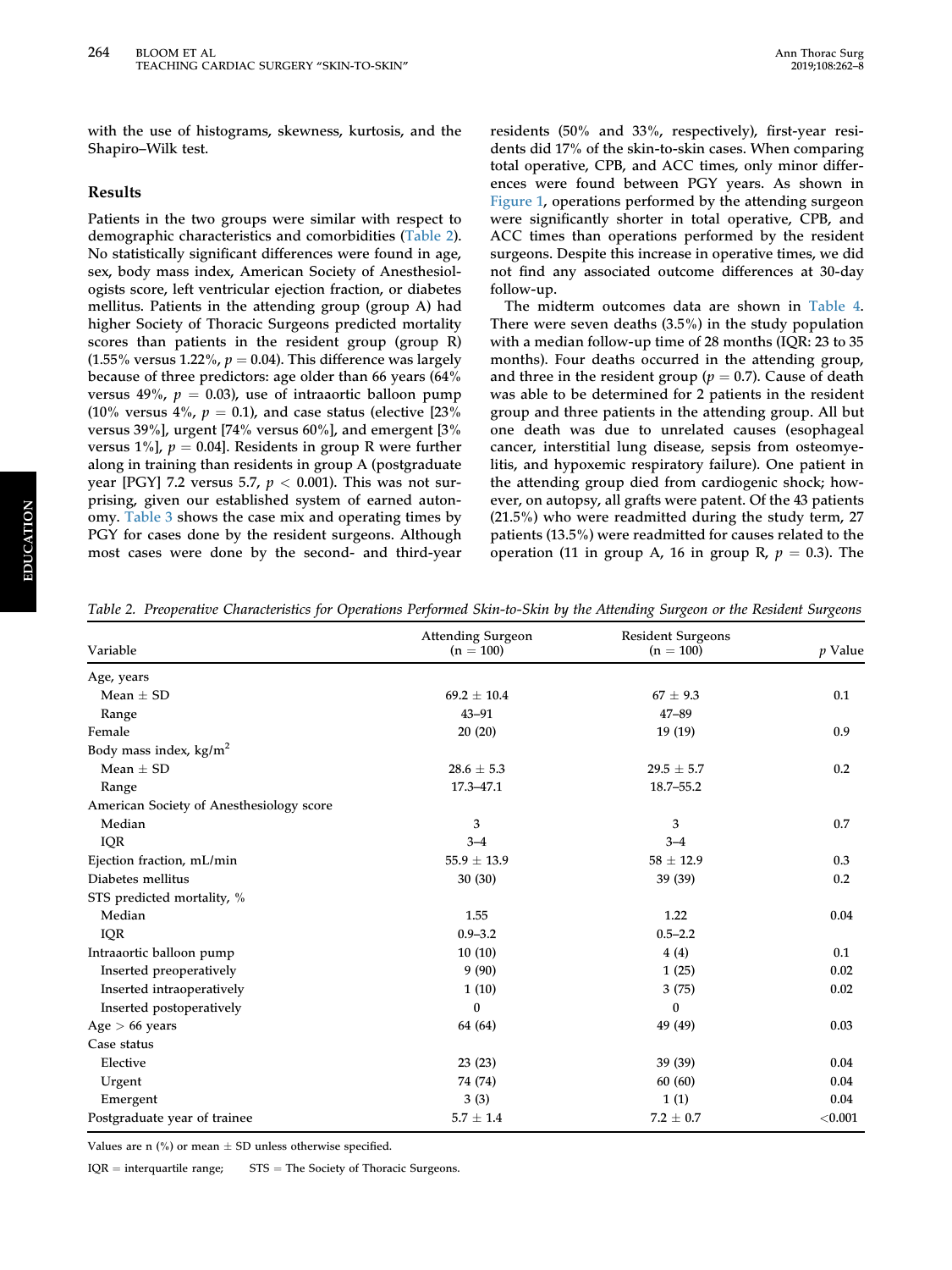| Procedure             | PGY 6            | PGY 7            | PGY 8            | Total | <i>p</i> Value |
|-----------------------|------------------|------------------|------------------|-------|----------------|
| $CABG \times 2$       | 5(14.7)          | 16(47.1)         | 13 (38.2)        | 34    |                |
| Operative time, hours | $3.9(3.8-4)$     | $4(3.5-4.6)$     | $3.9(3.9-4.2)$   |       | 0.6            |
| CPB time, minutes     | $67(65-69)$      | 76 (68-77)       | $68(59 - 72)$    |       | 0.04           |
| ACC time, minutes     | 54 (46-55)       | $57(52 - 59)$    | $50(47-53)$      |       | 0.2            |
| CABG $\times$ 3       | 6(17.7)          | 17(50)           | 11 (32.4)        | 34    |                |
| Operative time, hours | $4.7(4.4 - 5.2)$ | $4.7(4.3 - 5.1)$ | $4.8(4.4 - 5.5)$ |       | 0.9            |
| CPB time, minutes     | $102(97-104)$    | $91(77-100)$     | 98 (87-110)      |       | 0.1            |
| ACC time, minutes     | 83 (77-86)       | 74 (63-82)       | 81 (66-92)       |       | 0.2            |
| $CABG \times 4$       | 2(20)            | 4(40)            | 4(40)            | 10    |                |
| Operative time, hours | $5.8(5.1 - 6.4)$ | $6.3(6.1-6.5)$   | $5.2(4.5-5.6)$   |       | 0.4            |
| CPB time, minutes     | 119 (96-142)     | 147 (109-179)    | 107 (103-114)    |       | 0.3            |
| ACC time, minutes     | $101(80-122)$    | 120 (93-149)     | 90 (84-95)       |       | 0.3            |
| $CABG \times 5$       | 0                | 2(50)            | 2(50)            | 4     |                |
| Operative time, hours |                  | $6.3(6.1-6.5)$   | $5.4(5.4 - 5.5)$ |       | 0.05           |
| CPB time, minutes     |                  | 143 (129-157)    | 144 (142–145)    |       | 1              |
| ACC time, minutes     |                  | $103(95 - 111)$  | 122 (119-125)    |       | 0.2            |
| <b>AVR</b>            | $\bf{0}$         | 9(90)            | 1(10)            | 10    |                |
| Operative time, hours |                  | $3.9(3.5-4)$     | 4.3              |       | 0.5            |
| CPB time, minutes     |                  | 103 (100-118)    | 129              |       | 0.3            |
| ACC time, minutes     |                  | 89 (84-96)       | 100              |       | 0.3            |
| <b>AVR/CABG</b>       | 3(42.9)          | 2(28.6)          | 2(28.6)          | 7     |                |
| Operative time, hours | $5.9(3.1-6.4)$   | $4.7(3.6 - 5.8)$ | $5.8(4.7-6.8)$   |       | 0.8            |
| CPB time, minutes     | 151 (113-154)    | 119 (116-122)    | 137 (103-171)    |       | 0.7            |
| ACC time, minutes     | 133 (98-133)     | $100(96-103)$    | 117 (88-145)     |       | 0.6            |
| $MVR/CABG \times 3$   | 1(100)           | $\bf{0}$         | $\bf{0}$         | 1     |                |
| Total cases           | 17(17)           | 50(50)           | 33(33)           | 100   |                |

<span id="page-3-0"></span>Table 3. Distribution of Case Mix and Operating Times by Postgraduate Year for Operations Performed Skin-to-Skin by the Resident Surgeons

Values are n (%) or median (IQR).

 $MVR =$  mitral valve replacement;

 $ACC =$  aortic cross-clamp;  $AVR =$  aortic valve replacement;  $CABG =$  coronary artery bypass graft;  $CPB =$  cardiopulmonary bypass;  $IQR =$  interquartile range;  $MVR =$  mitral valve replacement;  $PGY =$  postgraduate year.

most common reasons for readmissions related to the operation were chest pain ( $n = 11$ ), pleural effusion that required drainage ( $n = 8$ ), pneumonia ( $n = 4$ ), and unstable angina that required percutaneous coronary intervention ( $n = 3$ ). No statistically significant differences were found in the reasons for readmission between group A and group R.

## Comment

The results of this study suggest that midterm outcomes of cardiac operations are not worsened when performed skin-to-skin by resident trainees versus attending surgeons, despite marked increases in operative, CPB, and ACC times. During a median follow-up period of 28



Fig 1. Comparison of cardiopulmonary bypass time and aortic cross-clamp time between resident and attending groups. (AVR = aortic valve replacement;  $CABG =$  coronary artery bypass graft;  $MVR =$  mitral valve replacement.)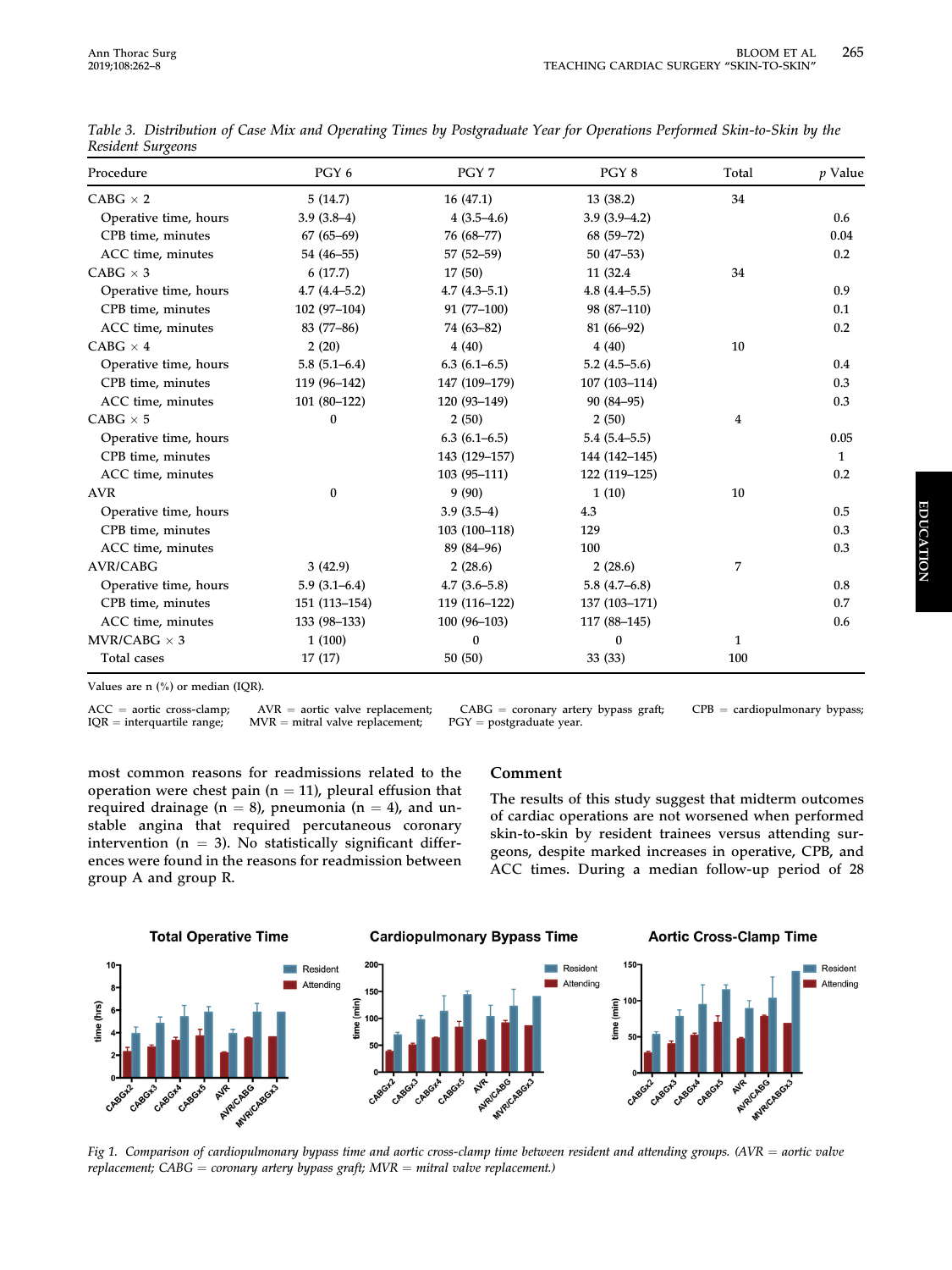| Variable                                | <b>Attending Surgeon</b><br>$(n = 100)$ | <b>Resident Surgeons</b><br>$(n = 100)$ | <i>p</i> Value |
|-----------------------------------------|-----------------------------------------|-----------------------------------------|----------------|
| Death                                   | 4(4)                                    | 3(3)                                    | 0.7            |
| Readmission                             |                                         |                                         |                |
| Related to the operation                | 11(11)                                  | 16(16)                                  | 0.3            |
| Chest pain                              | 3(3)                                    | 7(7)                                    | 0.2            |
| Heart failure                           | 4(4)                                    | 3(3)                                    | 0.7            |
| Pleural effusion that required drainage | 5(5)                                    | 3(3)                                    | 0.5            |
| Wound infection                         | 2(2)                                    | 1(1)                                    | 0.56           |
| Hospital-acquired pneumonia             | 1(1)                                    | 3(3)                                    | 0.31           |
| Unstable angina that required PCI       | 0                                       | 3(3)                                    | 0.08           |

<span id="page-4-0"></span>Table 4. Midterm Outcomes for Operations Performed Skin-to-Skin by the Attending Surgeon or the Resident Surgeons

Values are n (%).

 $\mathrm{PCI} = \mathrm{percutaneous}$  coronary intervention.

months, no statistically significant differences were found in mortality or readmissions for causes related to the operation, most commonly chest pain, pleural effusion that required drainage, pneumonia, and unstable angina that required percutaneous coronary intervention.

Learning how to perform complex tasks is accomplished by first mastering the requisite smaller components, then combining those skills into the entire procedure [\[5\]](#page-5-0). Athletes, musicians, and pilots must acquire a multitude of skills early in their training before performing in the game, concert, or flight. After the individual skills have been repetitively practiced and mastered, the aforementioned groups must engage in scrimmage, dress rehearsal, and simulation in which the learned skills can be assimilated into a timed, synchronous, and harmonious performance. The education of present and future surgeons is no different, and, although methods vary among educators, hospitals, and countries, the product must be a technically skilled, practice-ready surgeon who has repetitively practiced and mastered all aspects of a full operation with individual autonomy.

Although the technical skill of the operating surgeon is a major factor in the outcome and durability of a cardiac operation, the exact timepoint of an outcomes difference based on the technical quality of the operation is not known [\[8, 9\]](#page-5-0). Purely technical errors that will present early in the postoperative period include cardiac tamponade due to poor hemostasis, ischemia due to coronary graft occlusion, and pump failure due to paravalvular leak [\[10\].](#page-5-0) Other errors, however, may take more time to manifest, such as excessive sternal retraction that leads to sternal complications, minor imperfections in a coronary anastomosis that lead to delayed graft dysfunction, and inadequate myocardial protection that leads to myocardial infarction or heart failure.

The experience of performing entire operations skinto-skin is crucial to the development of competent and practice-ready surgeons in any specialty. For many cardiac surgery trainees, however, this critical benchmark is now more sparingly offered in the current climate of heavily scrutinized and financially tied public outcomes reporting. In particular, readmissions after index surgeries are costly to both patients and institutions, the fear of which may drive increasing degrees of attending/ resident overlap, even from the left side of the table [\[11\].](#page-5-0) At present, our data reveal no major differences in readmissions of any cause among residents as true skinto-skin operating surgeons. These findings are especially important because coronary artery bypass grafting is advocated as the treatment of choice for multivessel coronary artery disease because of its better long-term outcomes compared with percutaneous approaches [\[7\].](#page-5-0) We believe that it is exceedingly important to make sure that these outcomes can also be secured if the operations are performed by trainees rather than by the attending surgeons. Our data remain consistent with the idea that resident autonomy can be safely cultivated in cardiothoracic training programs and further corroborate this philosophy beyond the 30-day outcomes mark in casematched patient cohorts undergoing unambiguously defined skin-to-skin operations by residents and attending surgeons, respectively. Programs and educators should strive to provide this experience for their trainees.

As discussed in our original article, there are several limitations to our study [\[6\].](#page-5-0) Our effort to provide residents with superb training is supported by the institution, with nursing and ancillary staff willing and expected to work late into the day and to accept the inefficiencies associated with our training philosophy. In all resident cases, the attending surgeon was present for the critical parts of the operation, as recommended by the Commonwealth of Massachusetts Department of Health and mandated by our institutional policy. This is a challenge to resident autonomy and practice readiness, because, despite best efforts, attending presence inevitably augments the procedure.

As stated, patients in the resident group were similar to those in the attending group. That said, there were some differences and the sicker patients were done by the attending. Although this represents clear selection bias, it is not necessarily deleterious. Knowing how to select patients who are appropriate for resident education and who can tolerate longer operative times with appropriate